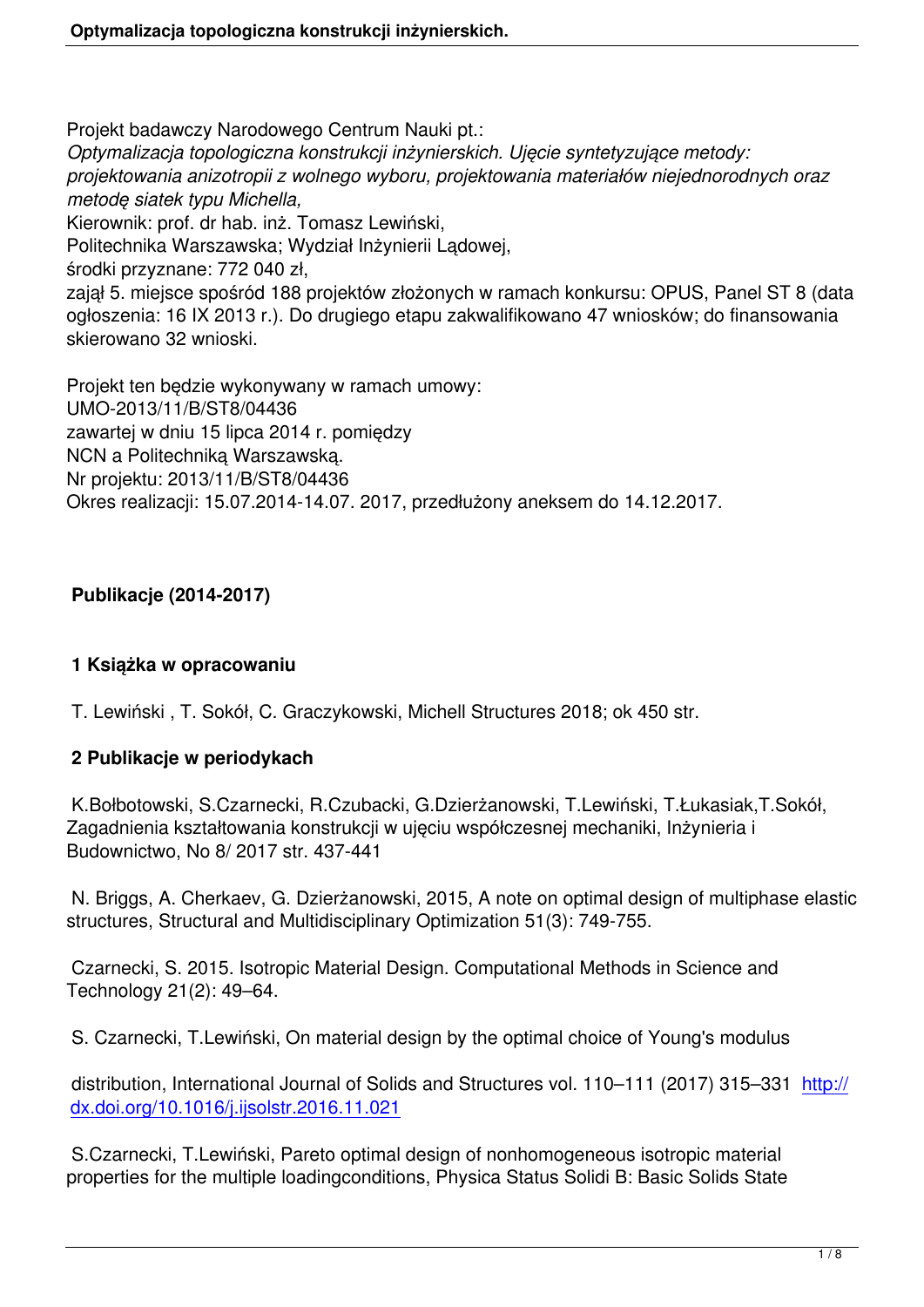Physics. 2017 vol. 254, 1600821, 1-14, (DOI:10.1002/pssb.201600821) https://doi.org/10.100 2/pssb.201600821

 S. Czarnecki, T.Lewiński, P.Wawruch, On shape and material optimizati[on of isotropic bodies,](https://doi.org/10.1002/pssb.201600821) [Engineering Transa](https://doi.org/10.1002/pssb.201600821)ctions.2017, 65, no 1, 3–9.

 Czarnecki S., Łukasiak T., Lewiński T., The Isotropic and Cubic Material Designs. Recovery of the underlyingMicrostructures Appearing in the Least Compliant Continuum Bodies

 Materials 2017, 10(10), 1137; doi:10.3390/ma10101137 http://www.mdpi.com/1996-1944/10/10/1137

 Czarnecki, S. & Wawruch, P. 2015. The emergence of auxetic material as a result of optimal i[sotropic design. Physica Status Solidi B 252 \(](http://www.mdpi.com/1996-1944/10/10/1137)7): 1620–1630.

 R. Czubacki, J.F.Ganghoffer, T.Lewiński, Simultaneous design of optimal shape and local cubic material characteristics, Engineering Transactions, 2017, 65, no 1, 11-17

 R.Czubacki, T.Lewiński, Topology optimization of spatial continuum structures made of non-homogeneous material of cubic symmetry, Journal of Mechanics of Materials and Structures, 10 (2015), no 4, 519-535, DOI:10.2140/jomms.2015.10.519

 G. Dzierżanowski, Application of the Isotropic Material Design and Inverse Homogenization in 3D printing, Engineering Transactions, 64(4), 465–471, 2016

 IPPT PAN, IF=0.395 http://et.ippt.gov.pl/index.php/et/article/view/742

 I.Goda, J.F. Ganghoffer, S. Czarnecki, P.Wawruch, T.Lewiński, Optimal internal architectures [of femoral bone based on relaxation by homogen](http://et.ippt.gov.pl/index.php/et/article/view/742)ization and isotropic material design, Mechanics Research Communications, 76(2016) str. 64-71.

 Elsevier IF=1.4 http://dx.doi.org/10.1016/j.mechrescom.2016.06.007

 Górny, W., Rybka, P. and Sabra A., Special cases of the planar least gradient problem, [Nonlinear Analysis 151 \(2017\), 66-95,](http://dx.doi.org/10.1016/j.mechrescom.2016.06.007)

http://dx.doi.org/10.1016/j.na.2016.11.020

 link do wydawnictwa, praca opublikowana w schemacie open access: http://www.sciencedirect.com/science/article/pii/S0362546X16303005?via%3Dihub p[lik jest tu:](http://dx.doi.org/10.1016/j.na.2016.11.020) http://www.mimuw.edu.pl/~rybka/artykuly/gorny-rybka-sabra-1-s2.0-S0362546X16303005-mai [n.pdf](http://www.sciencedirect.com/science/article/pii/S0362546X16303005?via%3Dihub)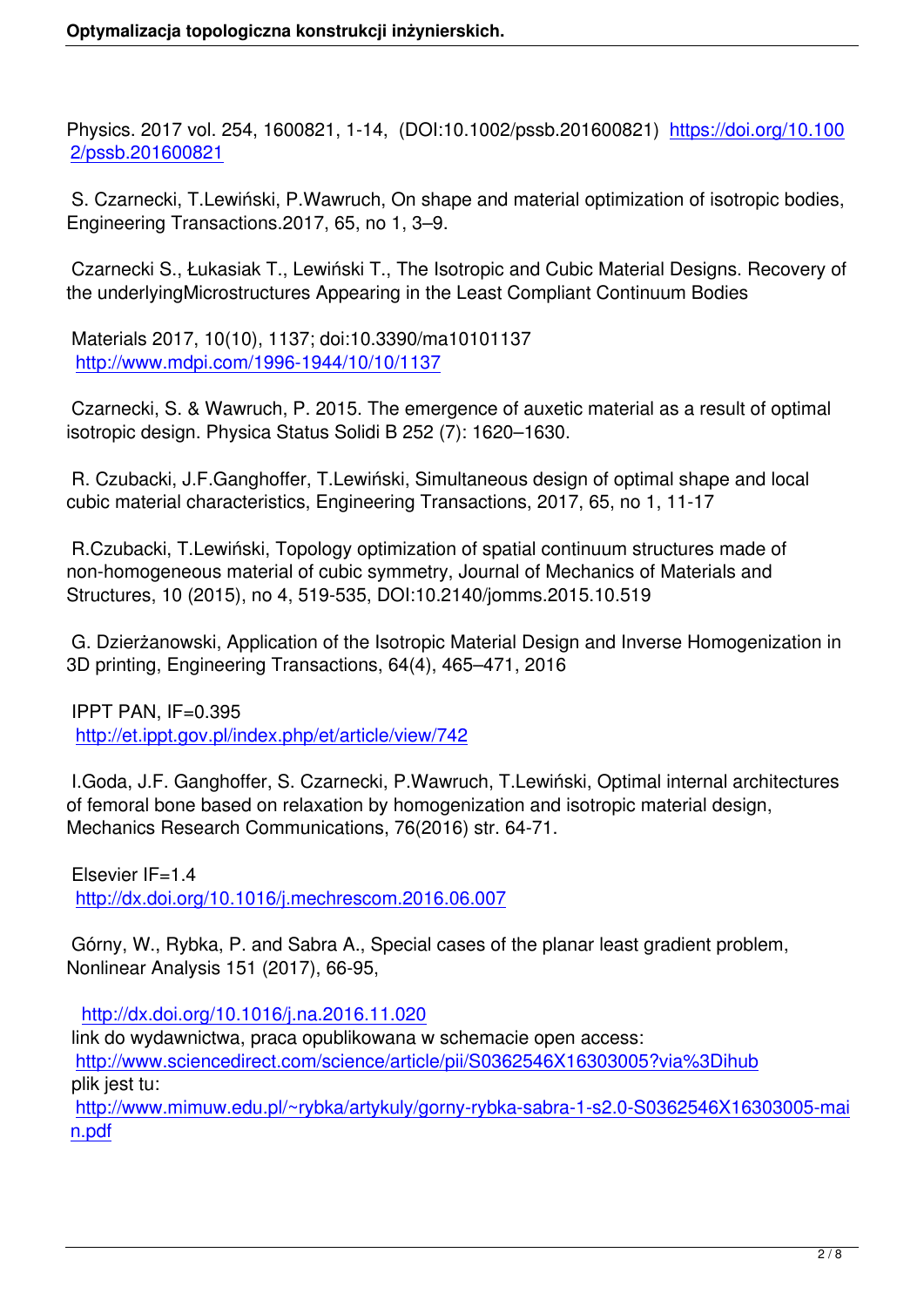Łukasiak T., TwoPhase Isotropic Composites of Extremal Moduli. The Inverse Homogenization Problem, Engineering Transactions. 65, 1, 31-38, 2017, ISSN: 0867-888X (Print), 2450-8071 (Online)

http://et.ippt.gov.pl/index.php/et/article/view/759

 Nakayasu, A., Rybka,P. Integrability of the derivative of solutions to a singular one-dimensional [parabolic problem, Plik załączony, praca została](http://et.ippt.gov.pl/index.php/et/article/view/759) złożona w Topol. Method in Nonlinear Anal.

 Rybka, P., Sabra, A. The planar Least Gradient problem in convex domains, link do pracy: https://arxiv.org/pdf/1712.07150.pdf

Praca została złożona w Indiana University Mathematics Journal

 T.Sokół, T.Le[wiński, Simply supported Michell trus](https://arxiv.org/pdf/1712.07150.pdf)ses generated by a lateral point load. Structural and Multidisciplinary Optimization. 54(2016) no5, pp. 1209-1224

 T.Sokół, T.Lewiński, Solution of the three forces problem in a case of two forces being mutually orthogonal, Engineering Transactions 64 (2016), no 4, str. 485–491.

 IPPT PAN, IF=0.395 http://et.ippt.gov.pl/index.php/et/article/view/758

## **3 Rozdziały w książkach**

 [G. Dzierżanowski, K. Bołbotowski, 2015, Wybran](http://et.ippt.gov.pl/index.php/et/article/view/758)e zagadnienia optymalizacji konstrukcji, w: A. Garstecki, W. Gilewski, Z. Pozorski (red.) Współczesna mechanika konstrukcji w projektowaniu inżynierskim, Studia z zakresu inżynierii nr 92, Polska Akademia Nauk, Komitet Inżynierii Lądowej i Wodnej, Warszawa, s. 41-56.

 Czubacki R., Czarnecki S., Optymalizacja topologiczna materiałów w zakresie sprężystym z założoną klasą anizotropii, Rozdział X w: Monografia. Sprężystość i lepkosprężystość małych odkształceń. Wybrane zagadnienia., red: S.Jemioło OWPW, pp. 159-168,2017, ISBN: 978-83-7814-703-9

# **4 Materiały konferencyjne**

 K. Bołbotowski & T. Sokół: New method of generating Strut and Tie models using truss topology optimization, pp. 97-100, w: M.Kleiber, T. Burczyński, K. Wilde, J. Górski, K. Winkelmann, Ł. Smakosz (Red.), Advances in Mechanics: Theoretical, Computational and Interdisciplinary Issues. Taylor & Francis Group, London, ISBN 978-1-138-02906-4, CRC Press Balkema 2016

 S. Czarnecki & P. Wawruch: Construction of stress trajectories in optimal, non-homogeneous elastic bodies, pp. 137-140, w: M.Kleiber, T. Burczyński, K. Wilde, J. Górski, K. Winkelmann, Ł. Smakosz (Red.), Advances in Mechanics: Theoretical, Computational and Interdisciplinary Issues. Taylor & Francis Group, London, ISBN 978-1-138-02906-4, CRC Press Balkema 2016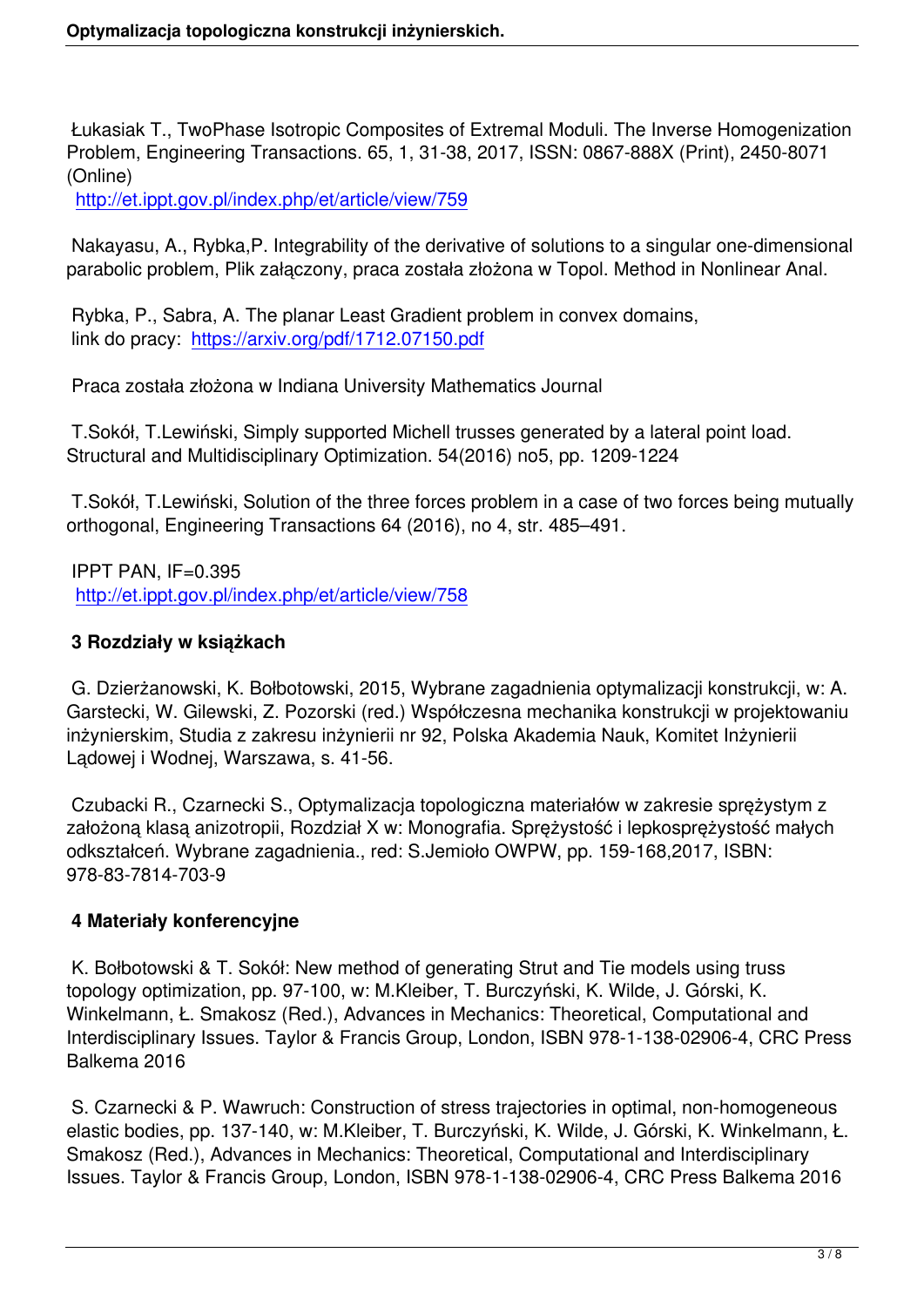S. Czarnecki, T. Lewiński, Pareto optimal design of non-homogeneous isotropic materials properties for the multiple loading conditions, 7th International Conference Auxetics and other materials and models with "negative" characteristics 12th International Workshop Auxetics and related systems 12–16 September 2016, Szymbark, Poland – Abstract Book, page 17, Eds.J. W. Narojczyk, J. Rybicki, and K. W. Wojciechowski,

 Publisher: Faculty of Applied Physics and Mathematics and TASK Publishing Gdansk University of Technology 80-233 Gdansk, Gabriela Narutowicza 11/12 phone: +48 58 347 13 10; fax: +48 58 347 28 21 Gdansk 2016

ISBN 978–83–937979–9–8

 S.Czarnecki, A Stress-based approach in free material design, 20th Inter-Institute Seminar for Young Researchers from Budapest University of Technology and Economics, Cracow University of Technology and Vienna University of Technology. Place of Seminar: Cracow, Department of Civil Engineering, Cracow University of Technology, October 9-10, 2015, Chairman: Dr hab. Jerzy Pamin

 S.Czarnecki, R.Czubacki, T.Lewiński, P.Wawruch ,Topology optimization of continuum structures made of non-homogeneous materials of isotropic or cubic symmetry, pp 1-6, 11th World Congress on Structural and Multidisciplinary Optimisation 07th -12th, June 2015, Sydney Australia

 S. Czarnecki, G. Dzierżanowski, T. Lewiński, P. Wawruch, On recent developments in free material design. Interaction of Applied Mathematics and Mechanics (Conference IAMMC 2017) May 09 to 12, 2017 organized on the occasion of the  $60<sup>th</sup>$  anniversary of signing an agreement concerning cooperation between Polish Academy of Sciences (PAN) and Centre National de la Recherche Scientifique (CNRS). Scientific Center of the Polish Academy of Sciences in Paris; 74, rue Lauriston – 75116 Paris The Conference website:

#### http://iammc2017.ippt.pan.pl/

. Org.: Centre Scientifique de l'Académie Polonaise des Sciences a Paris; Institute of Fundamental Technological Research, Polish Academy of Sciences.

 [S. Czarnecki, T. Lewiński, On](http://iammc2017.ippt.pan.pl/) material design by the Pareto optimal choice of elastic moduli distribution, CMM-2017, 22ndComputer Methods in Mechanics, September 13th–16th 2017, Lublin, Poland, eds. Burczyński T., Kuczma M., Warmiński J., Podgórski J., Błazik-Borowa E., Lipecki T., Book of Abstracts MS01-1, ISBN 978-83-7947-264-2

 S. Czarnecki, T. Lewiński, T. Łukasiak, P. Wawruch, Design of additively manufacturable least compliant structures CMM-2017, 22nd Computer Methods in Mechanics, September 13th–16th 2017, Lublin, Poland, eds. Burczyński T., Kuczma M., Warmiński J., Podgórski J., Błazik-Borowa E., Lipecki T., Book of Abstracts MS01-19. ISBN 978-83-7947-264-2

 S. Czarnecki, R. Czubacki, P. Wawruch, Stress based version of isotropic material design in two dimensions, In: M.Kleiber, T.Burczyński, K.Wilde, J.Górski, Ł.Smakosz (Editors), 3rd Polish Congress of Mechanics and 21st International Conference on Computer Methods in Mechanics,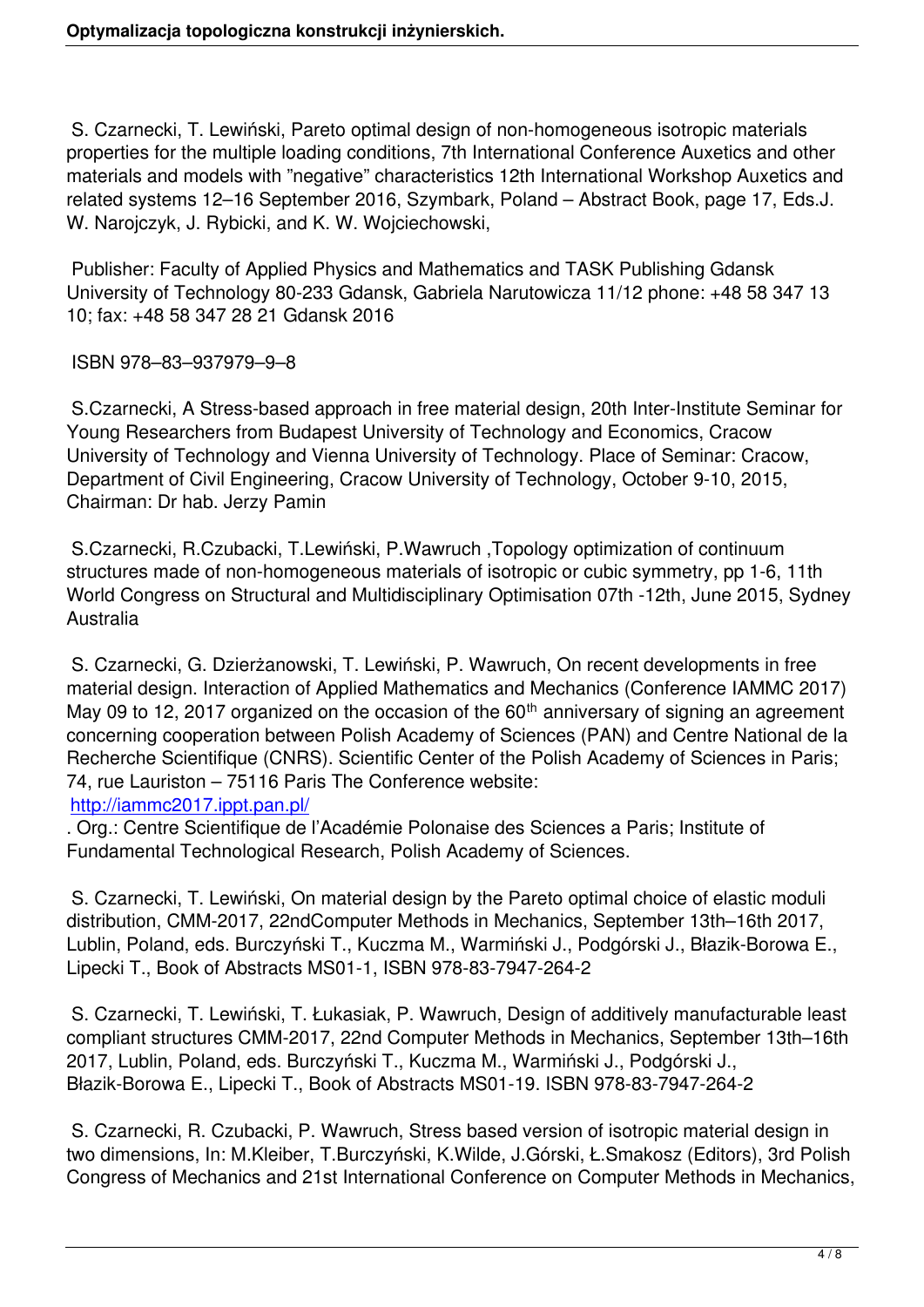Short papers, vol.2, pp. 631-632, Gdańsk 2015, copyright by Polish Soc. Theor. Appl.Mech., Gdańsk Branch.

 S. Czarnecki, P. Wawruch, Selected problems of numerical analysis of Free Material Design, In: M.Kleiber, T.Burczyński, K.Wilde, J.Górski, Ł.Smakosz (Editors), 3rd Polish Congress of Mechanics and 21st International Conference on Computer Methods in Mechanics, Short papers, vol.2, pp. 633-634, Gdańsk 2015, copyright by Polish Soc. Theor. Appl.Mech., Gdańsk Branch.

 S. Czarnecki, R. Czubacki, T. Lewiński, Topology optimization of spatial continuum structures made of non-homogeneous material of cubic symmetry, In: M.Kleiber, T.Burczyński, K.Wilde, J.Górski, Ł.Smakosz (Editors), 3rd Polish Congress of Mechanics and 21st International Conference on Computer Methods in Mechanics, Short papers, vol.2, pp. 635-636, Gdańsk 2015, copyright by Polish Soc. Theor. Appl.Mech., Gdańsk Branch.

 S.Czarnecki, R.Czubacki, T.Lewiński, P.Wawruch, The Free Material Design reduced to the Monge-Kantorovich problem, In: M.Kleiber, T.Burczyński, K.Wilde, J.Górski, Ł.Smakosz (Editors), 3rd Polish Congress of Mechanics and 21st International Conference on Computer Methods in Mechanics, Short papers, vol.1, pp. 211-212, Gdańsk 2015, copyright by Polish Soc. Theor. Appl.Mech., Gdańsk Branch.

Czubacki R., Material orientation design of planar structures with prescribed

 anisotropy classes. Study of rhombic systems., AIP Conference Proceedings 1922, 020005, 2018, https://doi.org/10.1063/1.5019032

 R. Cz[ubacki. Material orientation design](https://doi.org/10.1063/1.5019032) of planar structures with prescribed anisotropy classes. CMM-2017, 22nd Computer Methods in Mechanics, September 13th–16th 2017, Lublin, Poland, eds. Burczyński T., Kuczma M., Warmiński J., Podgórski J., Błazik-Borowa E., Lipecki T., Book of Abstracts MS01-9. ISBN 978-83-7947-264-2

 R. Czubacki, J.-F. Ganghoffer, T.Łukasiak, . Comparison Of Free Material Design, Cubic Material Design And Isotropic Material Design Optimization Methods, Interaction of Applied Mathematics and Mechanics (Conference IAMMC 2017) May 09 to 12, 2017 organized on the occasion of the 60<sup>th</sup> anniversary of signing an agreement concerning cooperation between Polish Academy of Sciences (PAN) and Centre National de la Recherche Scientifique (CNRS). Scientific Center of the Polish Academy of Sciences in Paris; 74, rue Lauriston – 75116 Paris The Conference website: http://iammc2017.ippt.pan.pl/. Org.: Centre Scientifique de l'Académie Polonaise des Sciences a Paris; Institute of Fundamental Technological Research, Polish Academy of Sciences.

 I.Goda, J.F.Ganghoffer and T.Lewiński, Evol[utionary and topology optimiza](http://iammc2017.ippt.pan.pl/)tion based algorithms for bone external and internal remodeling., 40th Solid Mechanics Conference,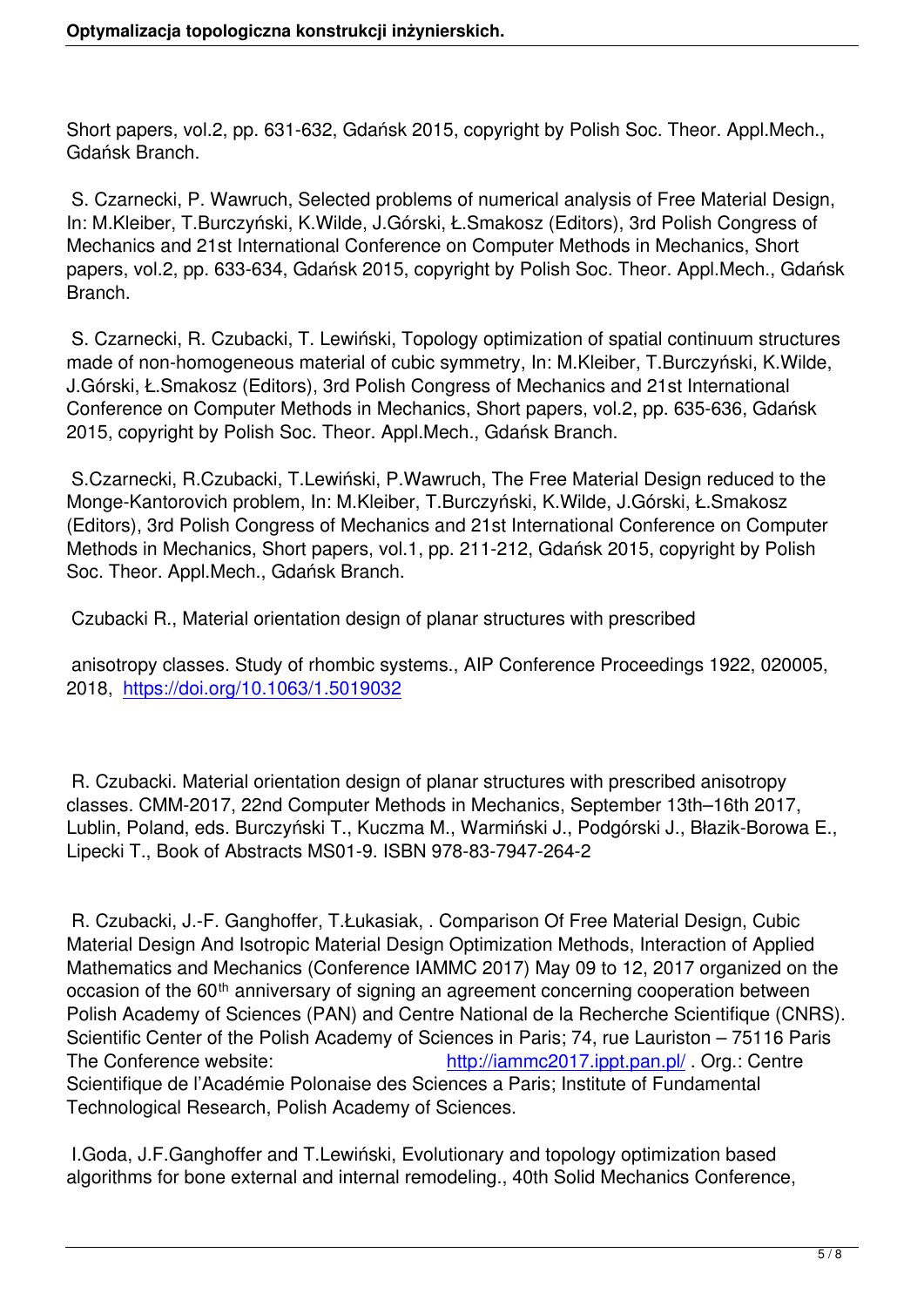Warsaw, August 29th –September 2nd 2016. In: Z.Pęcherski, Ed.. Paper available online:

http://solmech2016.ippt.pan.pl/Abstracts/0041.pdf

 G. Dzierżanowski, Inverse homogenization in isotropic material design, 40th Solid Mechanics [Conference, Warsaw, August 29th –September 2nd](http://solmech2016.ippt.pan.pl/Abstracts/0041.pdf) 2016. In: Z.Pęcherski, Ed.. Paper available online:

http://solmech2016.ippt.pan.pl/Abstracts/0090.pdf

 Grzegorz Dzierżanowski, Optimal structures made of two elastic materials and void, Continuum [Models Discrete Systems \(CMDS-13\), University of](http://solmech2016.ippt.pan.pl/Abstracts/0090.pdf) Utah, July 21-25 2014, Salt Lake City, Utah, USA

http://www.math.utah.edu/~cmds13/Documents/GrzegorzDzierzanowskiPresentation.pdf (dostęp 12.01.2016)

 [Dzierżanowski G., Customizing engineering moduli of elasticity in the context of structural](http://www.math.utah.edu/~cmds13/Documents/GrzegorzDzierzanowskiPresentation.pdf) optimization. CMM-2017, 22<sup>nd</sup> Computer Methods in Mechanics, September 13<sup>th</sup>–16<sup>th</sup> 2017, Lublin, Poland, eds. Burczyński T., Kuczma M., Warmiński J., Podgórski J., Błazik-Borowa E., Lipecki T., Book of Abstracts MS01-25. ISBN 978-83-7947-264-2.

 Dzierżanowski G., Cherkaev A., Optimal three-phase microstructures in plane elasticity. Interaction of Applied Mathematics and Mechanics (Conference IAMMC 2017) May 09 to 12, 2017 organized on the occasion of the 60th anniversary of signing an agreement concerning cooperation between Polish Academy of Sciences (PAN) and Centre National de la Recherche Scientifique (CNRS). Scientific Center of the Polish Academy of Sciences in Paris; 74, rue Lauriston - 75116 ParisThe Conference website: http://iammc2017.jppt.pan.pl/. Org.: Centre Scientifique de l'Académie Polonaise des Sciences a Paris; Institute of Fundamental Technological Research, Polish Academy of Sciences.

 G.Dzierżanowski and T.Lewiński, Young's Modul[us Control in Material and Top](http://iammc2017.ippt.pan.pl/)ology Optimization, pp 1374-1385 in: A.Schumacher, Th.Vietor, S.Fiebig, K.U. Bletzinger, K.Maute, Editors. Advances in Structural and MultidisciplinaryOptimization. Proceedings of the 12th World Congress of Structural and Multidisciplinary Optimization (WCSMO12). Springer International Publishing AG 2018, Cham, Switzerland.

 T.Lewiński, S.Czarnecki, R.Czubacki and T.Sokół, Topology and material optimization of plates and shells, pp. 19-29 in: W.Pietraszkiewicz and W.Witkowski (Eds.) Shell Structures: Theory and Applications. Vol.4. Proc.of the 11th Conference "Shell Structures: Theory and Applications" (SSTA 2017), October 11-13, 2017 . CRC Press. Taylor&Francis Group Boca Raton, London, New York, London 2018.

 T.Lewiński, K. Bołbotowski, S. Czarnecki, R. Czubacki, G. Dzierżanowski, T. Łukasiak, T. Sokół and P.Wawruch, Optimization of structural topology, (referat plenarny, wygłoszony przez pierwszego z autorów) 40th Solid Mechanics Conference, Warsaw, August 29th –September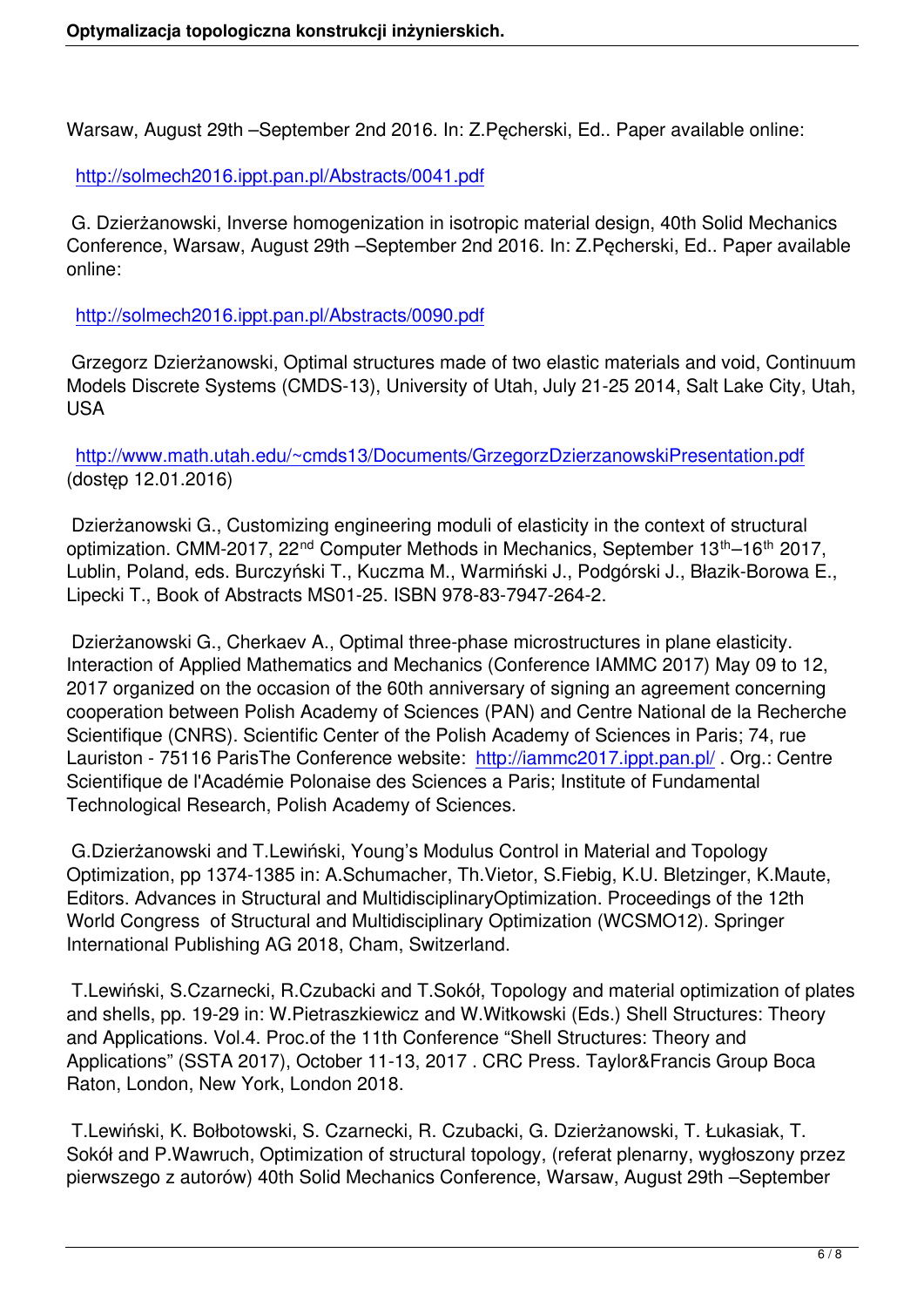2nd 2016. In: Z.Pęcherski, Ed..

http://solmech2016.ippt.pan.pl/Abstracts/0019\_plenary.pdf

 Lewiński T, Czarnecki S., Czubacki R., Łukasiak T., Wawruch P., Constrained Versions of the [Free Material Design Methods and their applications in 3D p](http://solmech2016.ippt.pan.pl/Abstracts/0019_plenary.pdf)rinting, in Advances in Structural and Multidisciplinary Optimization, Proceedings of the 12th World Congress of Structural and Multidisciplinary Optimization (WCSMO12) eds. Schumacher A., Vietor T., Fiebig S., Bletzinger KU., Maute K., pp. 1317-1332, 2018 Springer International Publishing AG, doi.org/10.1007/978-3-319-67988-4, ISBN 978-3-319-67987-7, https://link.springer.com/book/1 0.1007/978-3-319-67988-4

 Łukasiak T., Multi-parameter underlying micro-structures in the [FE inverse homogenization](https://link.springer.com/book/10.1007/978-3-319-67988-4) [process towards extreme is](https://link.springer.com/book/10.1007/978-3-319-67988-4)otropic composites. CMM-2017, 22nd Computer Methods in Mechanics, September 13th–16th 2017 Lublin, Poland, eds. Burczyński T., Kuczma M., Warmiński J., Podgórski J., Błazik-Borowa E., Lipecki T., Book of Abstracts MS01-3.

ISBN 978-83-7947-264-2

 Łukasiak T. Macroscopically isotropic and cubic-isotropic two-material periodic structures constructed by the inverse homogenization method. in Advances in Structural and Multidisciplinary Optimization, Proceedings of the 12<sup>th</sup> World Congress of Structural and Multidisciplinary Optimization (WCSMO12) eds. Schumacher A., Vietor T., Fiebig S., Bletzinger KU., Maute K., pp. 1333-1348, 2018 Springer International Publishing AG, doi.org/10.1007/978-3-319-67988-4,

ISBN 978-3-319-67987-7, https://link.springer.com/book/10.1007/978-3-319-67988-4

 T. Łukasiak. HSrho – an isotropic interpolation scheme based on Hashin-Shtrikman variational bounds, In: M.Kleiber, T.Bu[rczyński, K.Wilde, J.Górski, Ł.Smakosz \(Editors\), 3rd Polish](https://link.springer.com/book/10.1007/978-3-319-67988-4) Congress of Mechanics and 21st International Conference on Computer Methods in Mechanics, Short papers, vol.2, pp. 647-648, Gdańsk 2015, copyright by Polish Soc. Theor. Appl.Mech., Gdańsk Branch.

 T.Łukasiak, Two-phase isotropic composites of extremal moduli. The inverse homogenization problem. 40th Solid Mechanics Conference, Warsaw, August 29th –September 2nd 2016. In: Z.Pęcherski, Ed.. Paper available online:

http://solmech2016.ippt.pan.pl/Abstracts/0075.pdf

 T. Łukasiak: HSρ – an isotropic material interpolation scheme based on Hashin-Shtrikman v[ariational bounds, pp. 355-359, , w: M.Kleiber, T. B](http://solmech2016.ippt.pan.pl/Abstracts/0075.pdf)urczyński, K. Wilde, J. Górski, K. Winkelmann, Ł. Smakosz (Red.), Advances in Mechanics: Theoretical, Computational and Interdisciplinary Issues. Taylor & Francis Group, London, ISBN 978-1-138-02906-4, CRC Press Balkema 2016